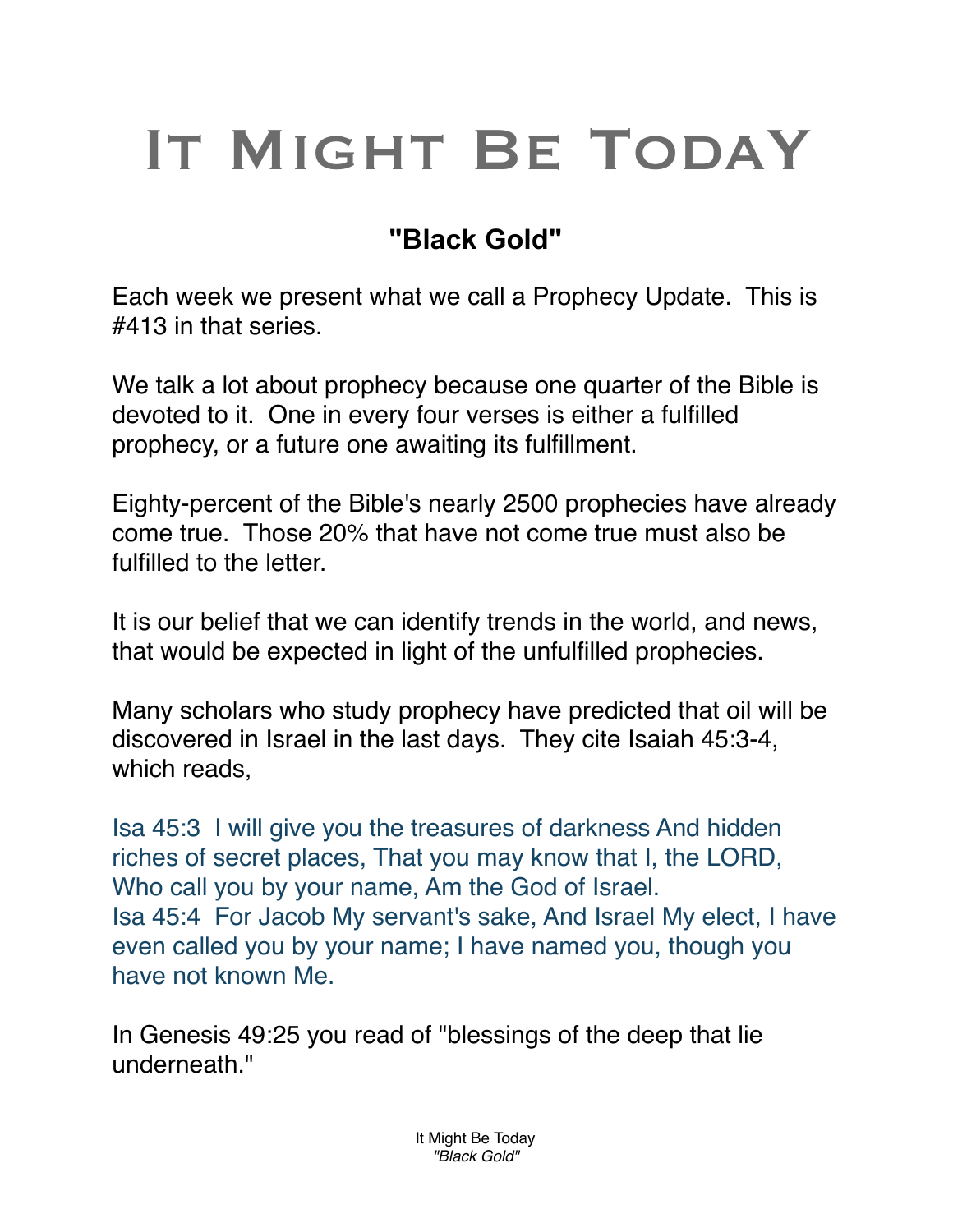On October 8th, [foxnews.com](http://foxnews.com) posted a story titled, *Potentially game-changing oil reserves discovered in Israel.*

## Excerpts:

After Israel complained for years that it was surrounded by oil-rich states but didn't have a drop within its own borders, it appears there's a big-time turnaround with the announcement Wednesday that massive oil reserves have been located in the Golan Heights,close to the country's border with Syria.

Afek Oil and Gas, an Israeli subsidiary of the U.S. company Genie Energy, confirmed the find in an interview with Israel's Channel 2 TV, but conceded that until the oil is actually extracted, they won't be sure of the actual amounts and quality of the oil that has been discovered.

<http://www.foxnews.com/world/2015/10/08/potentially-game-changing-oil-reserves-discovered-in-israel/>

Another news source commented, "Three drillings have so far taken place in the southern Golan Heights which have found large reserves of oil. Potential production is dramatic - billions of barrels, which will easily provide all Israel's oil needs. Israel consumes 270,000 barrels of oil per day."

<http://www.globes.co.il/en/article-huge-oil-discovery-on-golan-heights-1001071698>

Oil in Israel, at this late date, certainly sounds like a fulfillment of centuries-old prophecies. We'll wait and see, watching how it plays out.

We may or may not be here to see exactly how things play out. The Lord's coming to resurrect the dead in Christ, and to rapture living believers, is imminent, pretribulational, and premillennial.